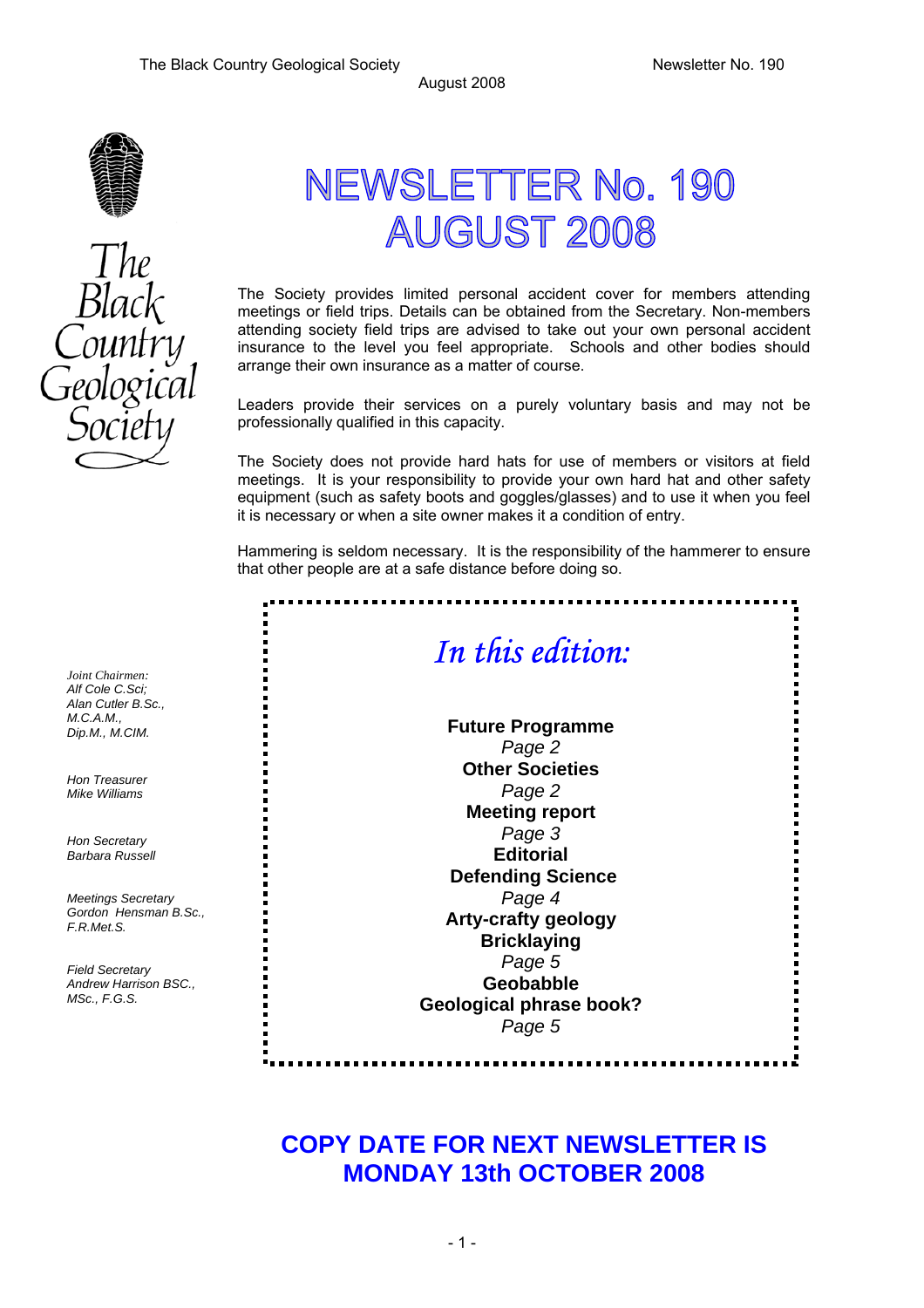### *FUTURE PROGRAMME*

#### **Lecture meetings are held at Dudley Museum, St James's Road, Dudley. Phone (01384 815575) 7.30 for 8 o'clock start unless stated otherwise.**

#### **MONDAY 29TH SEPTEMBER 2008 (***Indoor meeting***)**

#### **Gemstones. Speaker: Spencer Mather**

What are gem stones? What is their geographical distribution, geological formation, chemical composition? The nearest gemstone location is in Derbyshire where Blue John is found. A visit to Soho House, Handsworth is one of the places where a magnificent Blue John vase, decorated with ormolu, once possessed by Matthew Boulton, can be seen. The Assay Office in Birmingham (which Matthew Boulton was instrumental in establishing), also has some Blue John. Our mineral expert *Spencer Mather* will be giving this lecture and promises to show us examples of these beautiful stones.

#### **SUNDAY 26TH OCTOBER 2008 (***Field meeting***)**

This next fieldtrip will be a return to *Whitman's Hill Quarry,* north of the Malverns, plus a look at more of the Silurian of the Malverns. Full details are yet to be confirmed, but I am guessing we will **meet at 10:30am** in the car park of Storridge village hall again. Could members please bring a packed lunch? Should you require more information please call Andy Harrison on 0797 333 0706.

#### **MONDAY 27TH OCTOBER 2008 (***Indoor meeting***)**

#### The latest developments in the effort to remove CO<sub>2</sub> from the gases released when **coal, gas or oil are burnt. Speaker: Christopher Rochelle BGS**

Christopher will speak to us on power stations where captured  $CO<sub>2</sub>$  is forced down spent oil wells. This technology is very relevant to the whole business of curbing climate change, and we are grateful that Chris is able to keep us up to date.

#### **MONDAY 1st DECEMBER 2008 (***Indoor meeting)*

#### **Members evening**.

.

Your chance to reveal the particular bee in your bonnet! Have your say, have you a talk hidden inside? Have you some marvellous photos?

Andrew Harrison, Gordon Hensman

### *OTHER SOCIETIES*

#### **NORTH STAFFORDSHIRE GROUP OF THE GEOLOGISTS' ASSOCIATION**

#### **Saturday 27 September:**

*Calton Hill Quarry, nr. Buxton* Leader: Dr Chris Arkwright

Meet at 10.00am at Miller's Dale Station Car Park, Grid Ref: SK137733 (parking fee payable). To investigate Carboniferous igneous intrusions and lavas and their associated limestones in the Buxton area. Overall length of walks about 5km, limestone succession and interbedded lavas in Miller's Dale Quarry then, driving into Tideswell for a dolerite quarry to examine lithology and thermal effect on surrounding country rocks. Packed lunch at picnic site in the quarry. After lunch drive to Calton Hill, park at SK112710 to examine the structure and lithology of a Visean volcanic complex and dolerite intrusion in the disused quarry.

For further information contact NSGGA Field Secretary **Gerald Ford,**  01630-673409 or e-mail: g.ford@ukonline.co.uk For contact with the **Field Secretary** on the day of a field trip the mobile phone number is 07789 826807 when there is a chance that it will be switched on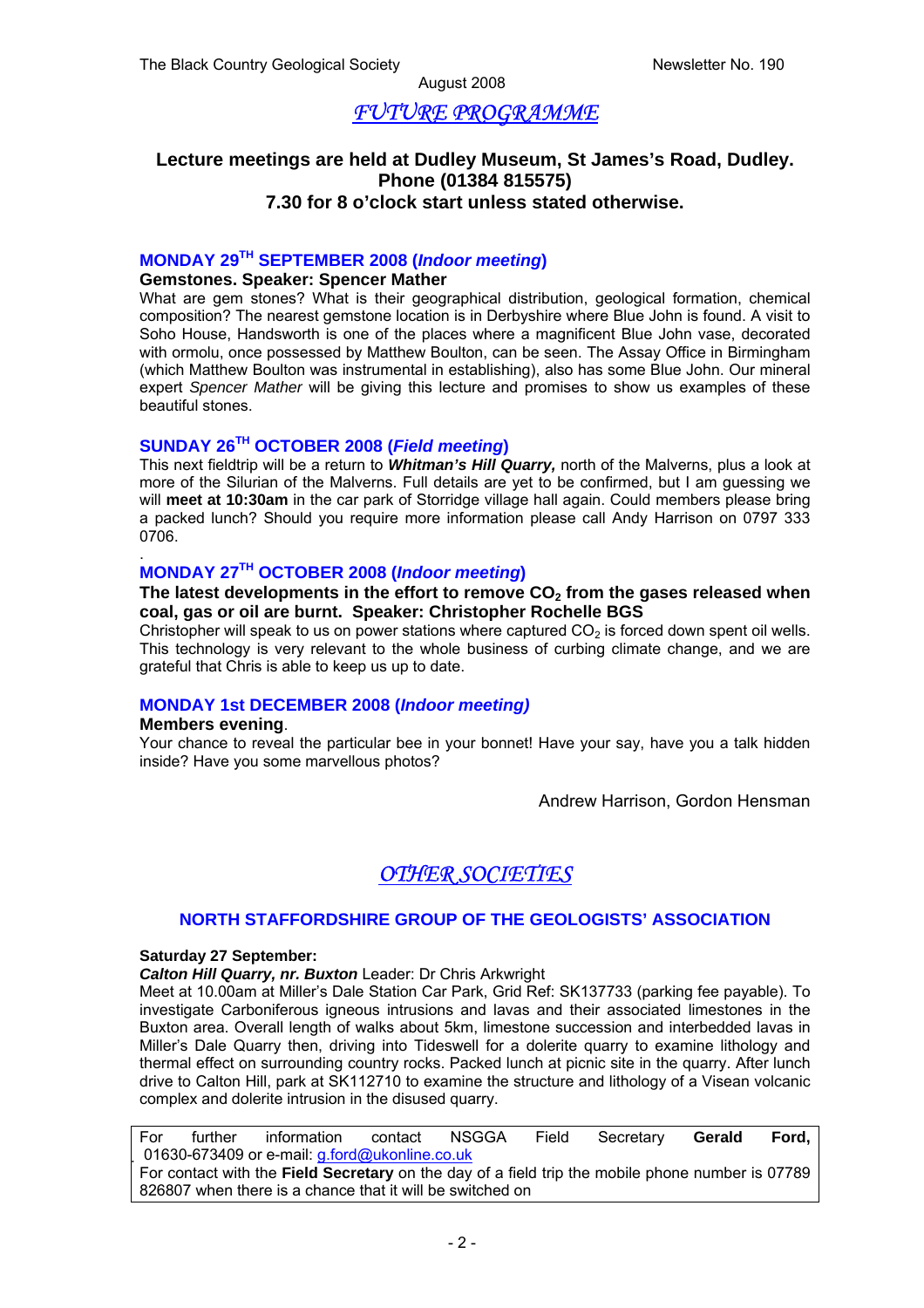#### *EXHIBITION*

There is an exhibition at Derby Museum and Art Gallery, The Strand, Derby, entitled **Explorations in Geology**. Works based on 18th century investigations into the formation of the Earth. Mon-Sat (10am-5pm), Sun 1pm-4pm. Ends 1st September.

#### *MEETING REPORT*

#### **SUNDAY 29th JUNE 2008**

#### **The Devensian glaciation of the Shropshire plains Leader: David Pannet (Shropshire Geological Society)**

The day started with sun when we met at the Fisherman's car park between Atcham and Cross Houses, Shropshire. It was a small group of four BCGS members and Geoffrey Thomas a specialist in glacial and Quaternary geology recently moved to Shropshire from Cheshire. Throughout the day David showed us several sites from Fisherman's car park in the east to Melverley in the west and beyond to illustrate what Shropshire was like during the Late Devensian, when ice from the Welsh Ice Cap, covered the Shropshire Plain between Melverley and Cross Houses / Atcham. As the climate warmed the ice retreated and left behind a terminal moraine to the east of Shrewsbury. As the ice continued to retreat a lake, complete with deltas, formed behind the moraine and accumulated deposits of clay and outwash sands. Later the lake was drained by a river flowing out through the moraine and as the lake shrank the river cut down into the underlying deposits forming meanders and a palaeochannel. As the ice continued to intermittently retreat westwards it left behind further recessive moraine ridges. Further west the weight of ice gouged a depression in the underlying Sherwood sandstones – giving rise to the outwash sands deposited in the east. The depression formed a large lake called Lake Lapworth, which like its contemporary, Lake Harrison, in Warwickshire is now believed to be many small lakes as opposed to a single large one. Gravelly moraine ridges were left behind within the lake between which clay and silt deposits accumulated. The outwash sands backfilled any depressions such as the abandoned palaeochannel meanders. The retreating glacier also left behind a tundra type environment and buried lumps of ice. As the buried ice melted kettle holes formed and became infilled with plant debris, soil deposits and trapped animals like woolly mammoths. Later a post-glacial channel cut into the deposits infilling the palaeochannel forming a new floodplain and river terrace deposits known today as the Severn Valley.

At our first location, Fisherman's car park, David showed us an example of the infilled palaeochannel and a meander into which the River Severn was now carving its course. The palaeochannel was backfilled with sandy, partly imbricate gravels, from the north and Wales, which showed a sharp contrast to the silt deposits backfilling the abandoned meanders. From the car park we headed west stopping at Bicton Heath to view examples of kettle holes and over coffee David provided more insight into the glacial history and geography of the area. David also treated us to a look at some living fossil trees in his own private plant collection.

We continued westwards to Preston Montford and Montford Bridge crossing a landscape made up of recessive moraine ridges, and various deposits associated with the early lake and the River Severn and its flood plain. These deposits included laminated (varved) clays and sands deposited in the bottom of an earlier meltwater lake by sediment laden rivers during cyclic springtime/winter inflow. After a quick pub stop we took in the view eastwards from Montford Bridge along the route of the A5 as it made its way through moraines in the distance and the Severn floodplain. At Montford Bridge the A5 passes through a cutting of outwash sands overlying the varved clays. This posed an interesting geotechnical drainage problem, which was solved by constructing a berm and drainage ditch at the boundary of these deposits to intercept any daylighting groundwater from the overlying outwash sands.

Continuing westwards across flat low lying ground of outwash sands surrounded by moraine ridges we stopped at Montford Church and saw examples of how these deposits affect the landscape and generate areas of well drained and swampy ground. Montford churchyard is the resting place of Robert Darwin, father of Erasmus Darwin, whose grave, like the church is constructed of red Sherwood Sandstone from Nesscliff Hill. A grey coloured sandstone from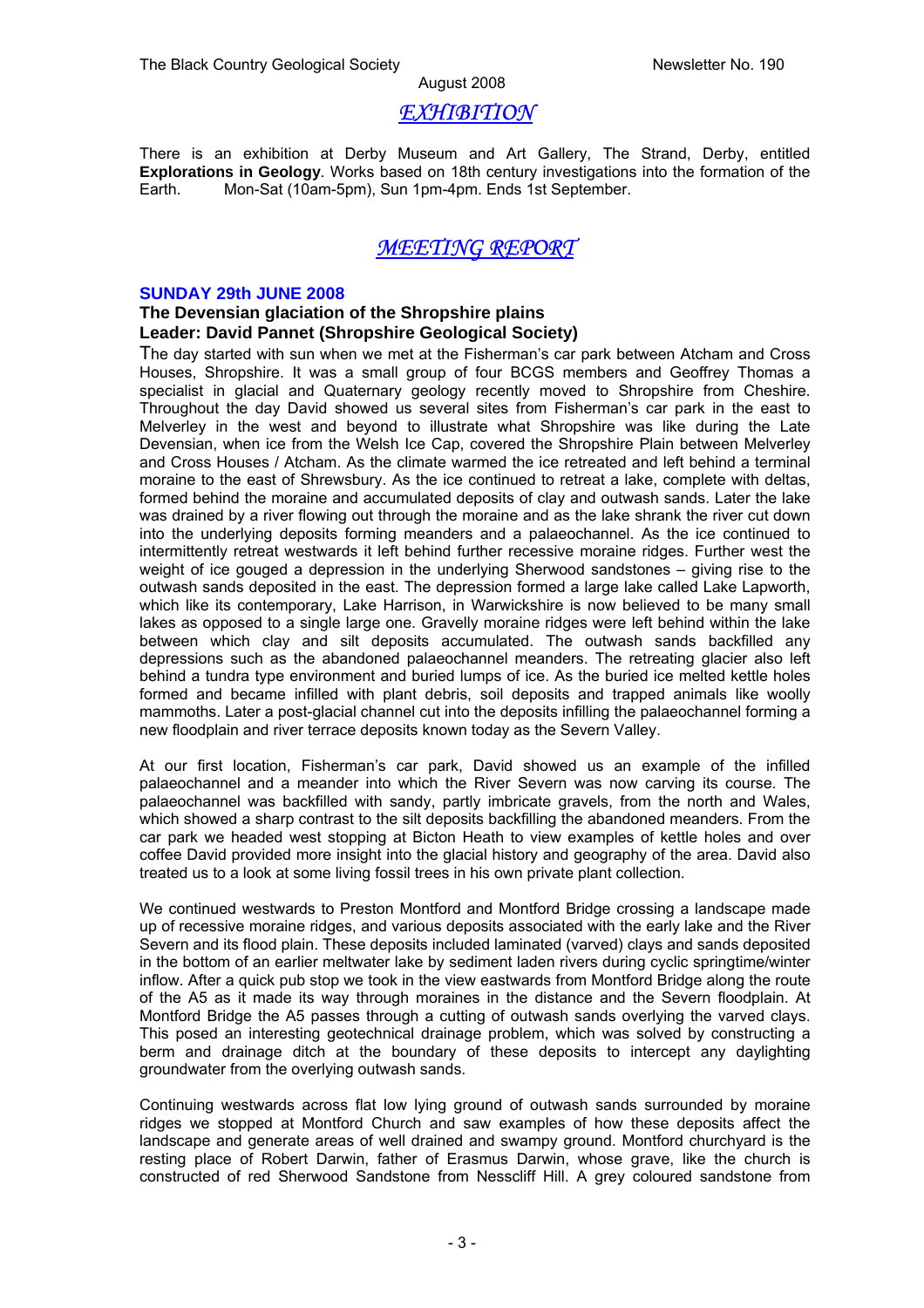Grinshill can also be seen in the walls of the church, the grey colour resulting from the leaching of iron when the sandstone was intruded by a dyke.

Continuing west past Little Shrawardine, to the Royal Hill Pub and Melverley we crossed low lying ground cut by ridges of recessive moraines indicative of the glacial meltwater lake. Here outwash sands gave way to clay, of the meltwater lake, overlain by silty alluvium deposited by later rivers. The banks of the River Severn, close to the Royal Hill Pub, are the site of a former wharf used for offloading dolerite, shipped by river from quarries on the Breidden Hills. Here the Severn has cut down through the overlying silt to the underlying clays. Unlike a river cutting through gravels one cut through clays and silts tends not to meander and is more stable because of an absence of gravel and boulders. Here shallow rotational failures could be seen in the river banks within the less stable overlying silt and scoured polished ridges in the river's bed formed from the more stable clay. The dolerite stockpiles caused settlement of river bank within the soft silt and clay deposits, and dolerite gravel could be seen in bed of present river.

Melverley Church is a timber framed church, on the edge of the deeply incised and vertically sided River Vyrnwy, and like the other buildings of the town is built on elevated ground formed from recessive moraines. The surrounding ground surface, the bed of the lake, is generally below sea level which is prone to flooding. However, because the Melverley Church and town is built on the higher ground they are less likely to flood and the timber frame of the church means it's a light weight structure. Beyond Melverley we could see the Breidden and Nesscliff Hills with a low wide valley between, providing a clear view into Wales from where the ice forming this landscape had come from the Welsh Ice Cap. We stopped for tea at Melverley Craft Centre around four o'clock before heading home.

I would like to thank David for a very interesting day.

Andy Harrison

### *EDITORIAL*

It is not often that I stray into the web site of the Council of Europe when I am browsing geological topics on the internet; the address listed below is well worth a visit. I was put on to it through a short article in *Geoscientist;* the excellent magazine of The Geological Society of London and it is resolution 1580 of 4<sup>th</sup> October 2007. Its title, '*The dangers of creationism in education'* will explain my interest.

I am the first to defend the right of any person to hold any view on any subject in a modern democratic society, but I am also the first to recognise the role that science has played in the development of that society. I also think I know what a science is, and I know that geology is a science. To paraphrase the words of this resolution, belief and science have always been able to coexist, but belief is now challenging science through creationism and refined versions such as 'intelligent design', which do not deny a certain degree of evolution and seek to portray its approach as scientific. Paragraph 17 of this resolution puts it in a nutshell: *'Science provides irreplaceable training in intellectual rigour. It seeks not to explain why things are but to understand how they work'.* 

The geological community has until recently regarded these views with interested disdain, but the warning bells sounded when moves were made in some areas for 'intelligent design' to be included in the science curriculum in schools. It is not a science! The major geological organisations, such as The Geological Society of London have now decided that this situation can no longer be ignored and have issued their own statements. Twenty seven Academies of Science of Council of Europe member states have signed a declaration on the teaching of evolution. Resolution 1580 urges member states to *firmly oppose the teaching of creationism as a scientific discipline on an equal footing with the theory of evolution and in general the*  presentation of creationist ideas in any discipline other than religion'. I would concur with this view, put must point out that this is my personal view and not necessarily that of other members of BCGS.<br> **Ref: Geoscientist. Volume 18: No7: July 2008. Page 4.** Ref: Geoscientist. Volume 18; No7; July 2008. Page 4. The web site is:

**http://assembly.coe.int/Main.asp?link=/Documents/AdoptedText/ta07/ERES1580.htm**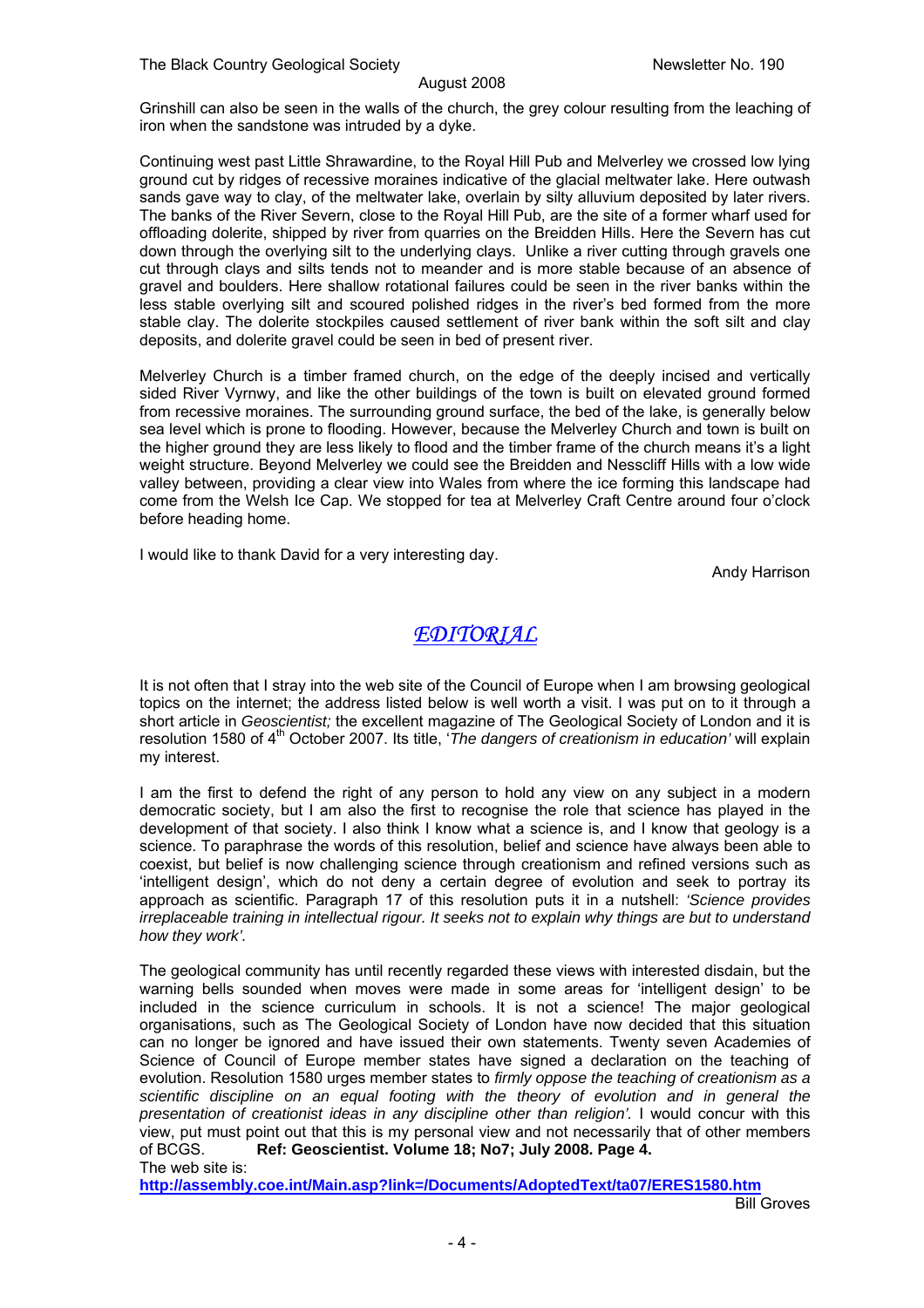### August 2008 *ARTY-CRAFTY GEOLOGY*



You can find pieces of geological 'art' in all sorts of unusual places. Dudley has always been proud of its geological heritage and so it is no surprise that this motif is found in buildings produced by the metropolitan borough. The bridge in the pictures was built fairly recently to take the Dudley ring-road over New Road which runs from the town centre to Netherton.

The top picture shows the bridge looking south with its two distinctive trilobites, I am sure based on Calymene, the 'Dudley bug'. The other picture is from the road underneath the bridge, the fossil is picked out with what

looks like Staffordshire Blue Bricks, the famous engineering bricks that are also part of our geological heritage. Bricklaying is a very skilful art form as these two pictures show.

Bill Groves

### *GEOBABBLE*

Some geological terms are specialist and precise in their meaning, such as *Trilobite,* whereas others are used more generally in the language, and can be heard in non-geologic contexts. This would apply to *limestone* and perhaps *granite.* If you put these three terms into one of the many translation programmes available on-line, the results are I suppose fairly predictable. *Trilobite* is used in ten other European languages, and in the others the modification is so small that it is instantly recognisable: *Trilobit, Trilobitów, Trilobiitti* and *Trilobieten* in Czech, Polish, Finnish and Dutch respectively. The most attractive is the Norwegian *Trilobitter,* which I think is the name given to a special beer brewed to commemorate the Wren's Nest celebrations a couple of years ago.

Although *granite* remains the same in Croatian and Czech, it becomes *granit* in Denmark, France and Germany, *granitt* in Norway, granite in Holland, and the Finnish is *graniitti.* In the Latin countries I have always had the impression the lots of words end in o, particularly Italy, and so it is no surprise that Portuguese, Spanish and Italian have *granito.* Variations of *limestone* fall into two groups, either using calcareous as the main description or lime-stone. The French and Italians use *calcaire* and *calcare* respectively, and Portuguese is *calcário.* Limestone is literally translated into *Kalkstein* in German and Norwegian and *kalksten* in Denmark and Sweden. The Finnish is *kalkkikivi* and Spanish; *piedra caliza.* 

Perhaps we should go a stage further and write a phrase book for geologists in the field in foreign parts. You would have phrases such as: 'where is the best quarry?', 'do I need a hard hat?', 'I think I found that fossil first' and most important of all, 'where is the nearest hostelry, I am thirsty?' Bill Groves